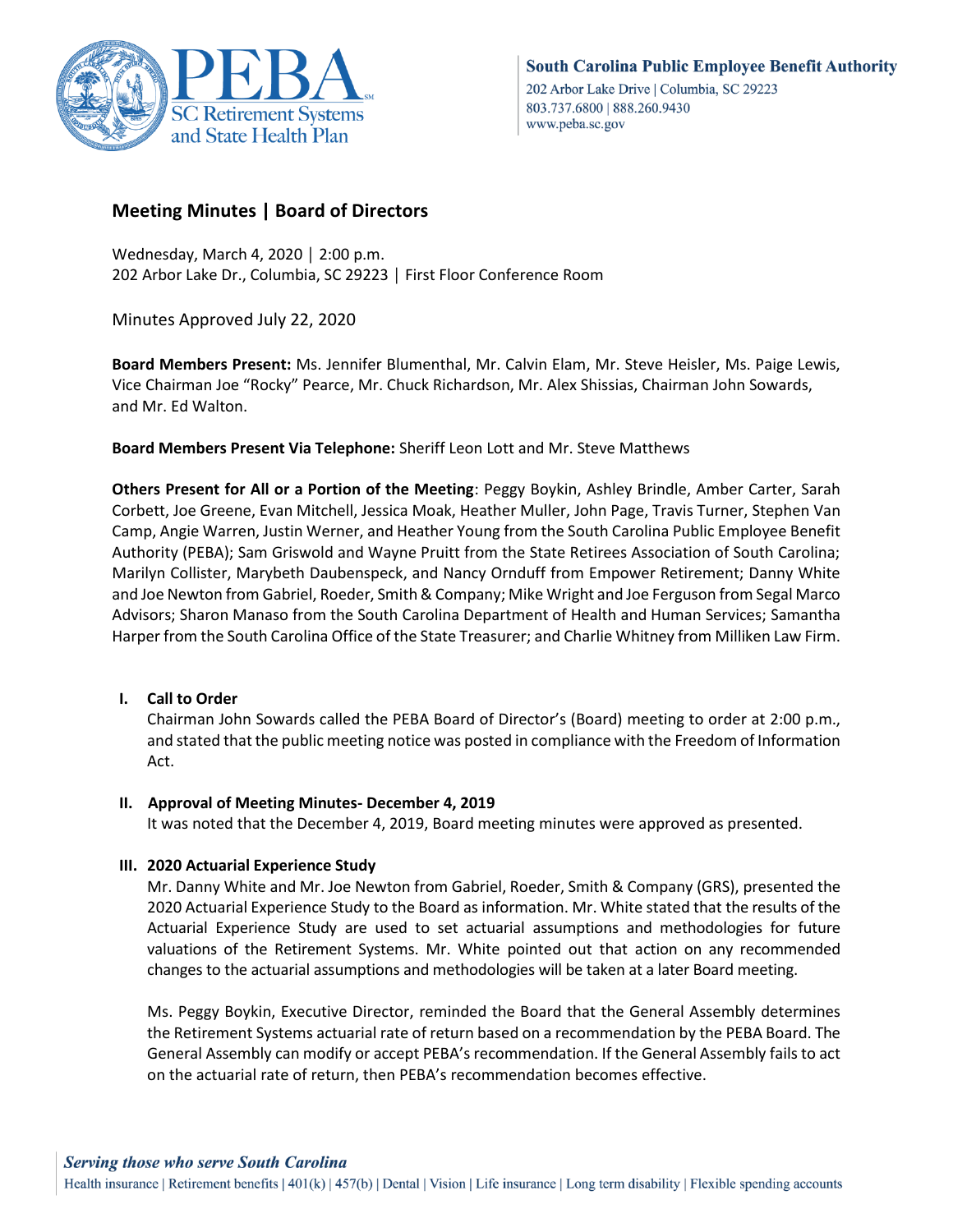Mr. Newton reviewed the summary of recommendations based on the Experience Study and stated that GRS recommends decreasing the actuarial rate of return from 7.25 percent to 7.00 percent when the current statutory rate expires June 30, 2021. Other minor recommendations included decreasing the payroll growth assumption from 3.00 percent to 2.70 percent; increasing probabilities of retirement rates; increasing probabilities of termination; updating the base mortality and improvement assumption; and decreasing the probabilities of disability incidence.

Mr. Steve Heisler advised that the Retirement Policy Committee recommends receiving the Actuarial Experience Study of the South Carolina Retirement Systems for the period ended June 30, 2019, as information, and taking the recommendations made therein under advisement for future action. Chairman Sowards stated that a Committee motion does not require a second. The motion passed unanimously.

## **IV. Ethics Training**

Mr. Stephen Van Camp, General Counsel, conducted the Board's annual ethics training. Mr. Van Camp centered the ethics training around the PEBA Board's Ethics and Conflicts of Interest Policy. He explained that most ethics provisions are rooted in preventing conflicts of interest; therefore, impartiality is both a fiduciary obligation and an ethical obligation. Mr. Van Camp advised PEBA Board decisions must be made for the exclusive purpose of providing retirement and insurance benefits to participants and beneficiaries. Accordingly, a Board member must be impartial and must not benefit from these decisions.

Mr. Van Camp stated that the Board's Ethics and Conflicts of Interest Policy imposes requirements on Board members in addition to those of the State Ethics Act. It was noted that the State Ethics Act definitions are also applicable to the PEBA Board's Ethics and Conflicts of Interest Policy.

In conclusion, Mr. Van Camp discussed what a Board member should do when faced with a potential conflict of interest; provided hypothetical examples; detailed prohibited lobbyist and lobbyist principal acts; and reviewed the PEBA Board Conference Event Attendance Policy.

#### **V. Fiduciary Training**

Ms. Marilyn Collister, Senior Director, Regulatory Affairs, Government Market, from Empower Retirement, conducted a presentation on fiduciary education.

Ms. Collister reviewed the applicable state law and the applicable Internal Revenue Code which defines fiduciary responsibilities and pointed out that the standards of conduct are very similar to the Employee Retirement Income Security Act (ERISA), which applies to private plans, but is used as an excellent resource.

Ms. Collister stated that it's important to identify your plan fiduciaries and the applicable fiduciary responsibilities since fiduciaries are required to adhere to generally accepted investment standards and adopt prudent polices for selecting and monitoring plan investments.

Ms. Collister reviewed the five basic fiduciary standards of conduct including: Duty of loyalty; Duty of prudence; Duty to monitor; Duty to diversify investments; and Duty to follow plan documents. Ms. Collister also stated that fiduciaries should ensure plan policies, procedures, and forms match plan document provisions, and should also pay attention to top IRS compliance issues.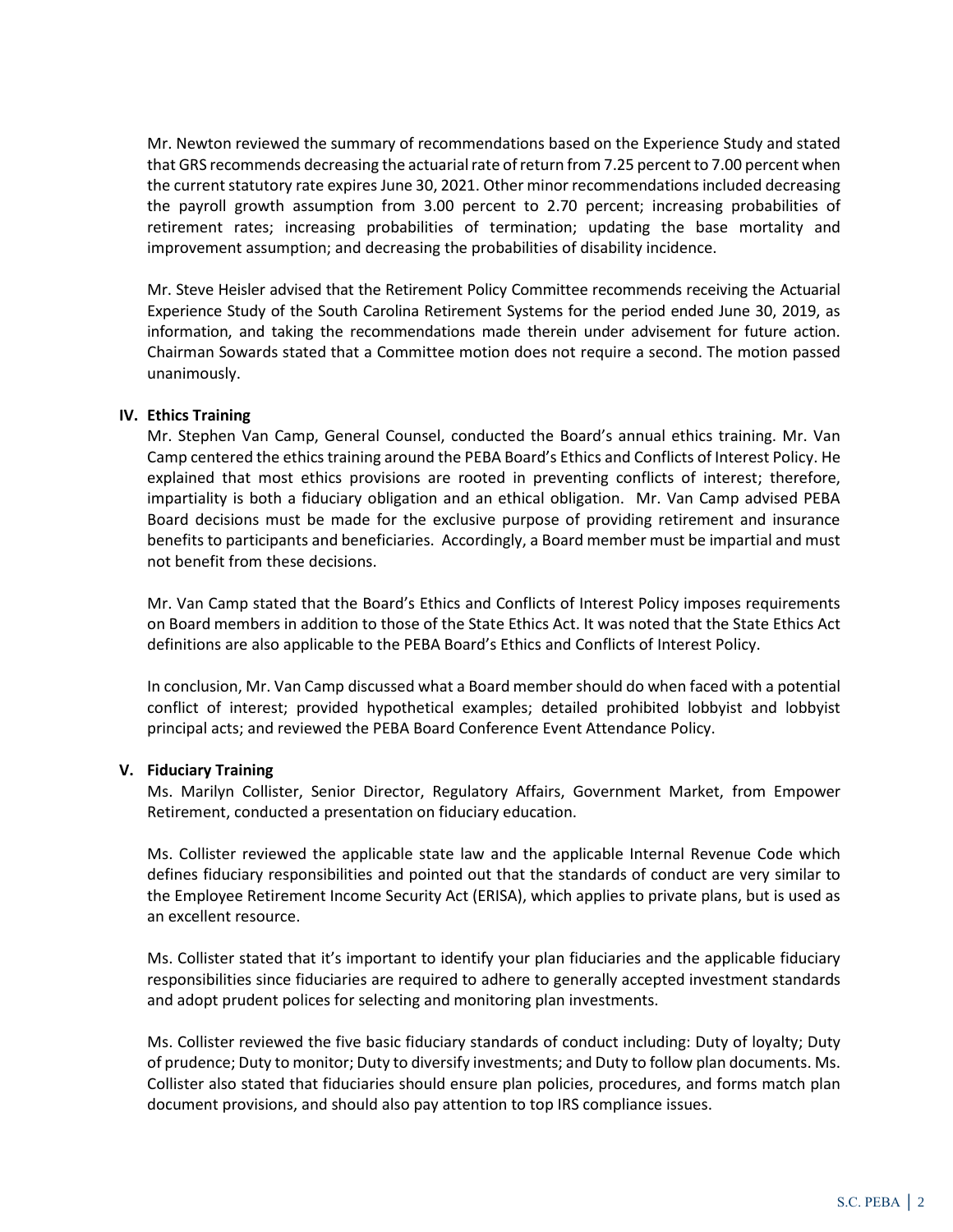Ms. Collister turned the discussion to ways to mitigate fiduciary risk including training committee members on basic fiduciary responsibilities; reviewing plan documents and understanding how each provision works; ensuring all plan fees are reasonable; and providing participants with information to make informed investment decisions.

Ms. Collister concluded by reviewing mandatory and optional provisions of the recently passed SECURE Act which became effective January 1, 2020. She noted changes from the previous provisions related to the Required Beginning Date (RBD) for Required Minimum Distributions (RMD); post death required distributions; and implementation guidelines.

## **VI. Committee Reports**

## **A. Finance, Administration, Audit and Compliance (FAAC) Committee**

Mr. Steve Matthews reported that the FAAC Committee met in the morning, and Mr. John Page, Director of Internal Audit, provided the PEBA internal audit reports including:

- A. Internal Audit Report 2019- 4 Document Management System
- B. The Internal Audit Plan Status Report
- C. The Internal Audit Plan 2020/2021

Mr. Matthews advised that the FAAC Committee approved the 2020/2021 Internal Audit Plan as presented.

### **B. Health Care Policy Committee**

Mr. Rocky Pearce reported that the Health Care Policy Committee met in the morning, and received an update on Naturally Slim, the weight management program introduced to Plan membership in September 2018.

Mr. Pearce noted that Ms. Laura Smoak, Analytics and Health Initiatives Director, presented the State Health Plan (SHP) update and benchmarking review in which key SHP measures are compared with peer and national benchmarks. Mr. Pearce stated that the State Health Plan continues to compare very favorably to other public and private employers and attributed the success to staff of PEBA for their management of the Plan.

Mr. Pearce advised that the Health Care Policy Committee made a motion to recommend that the PEBA Board resolve that, if the General Assembly appropriates additional funding to the State Health Plan to reduce the maximum experience rating load factor for the 2021 plan year, PEBA will reduce the maximum load factor for the 2021 State Health Plan to conform to that additional funding. Chairman Sowards stated that a Committee motion does not require a second. The motion passed unanimously.

# **C. Retirement Policy Committee**

Mr. Heisler reported that the Retirement Policy Committee made a motion to recommend that the PEBA Board remove the Ivy Science and Technology Fund from the MassMutual State ORP investment lineup and map the plan assets from that fund to the Vanguard Small Cap Index Fund. Chairman Sowards stated that the recommendation complies with the